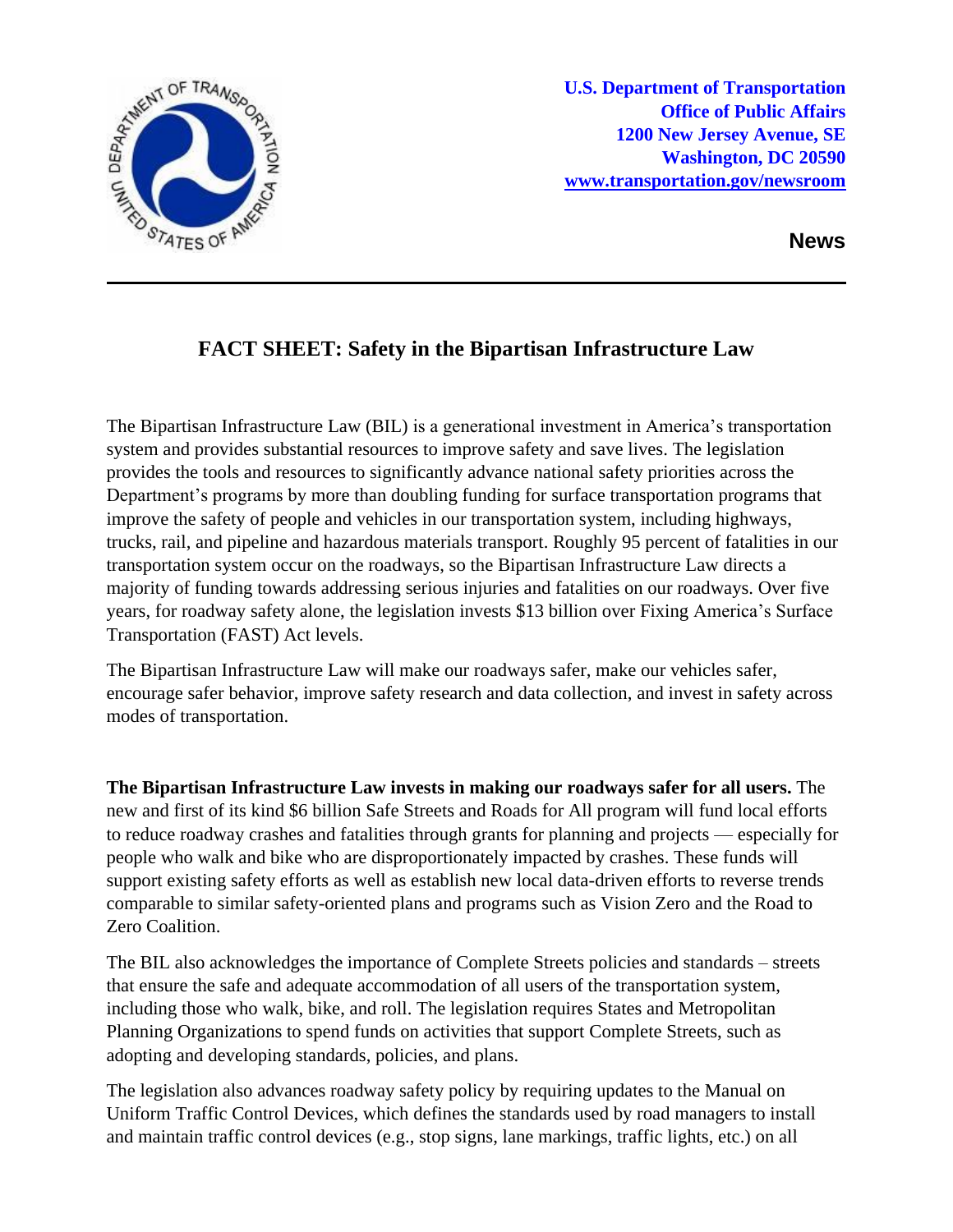public streets, highways, bikeways, and private roads open to public travel. It also requires that the initial update include protection of vulnerable road users such as walkers and bikers, and the safe testing of automated vehicle technology.

Additionally, the BIL provides nearly \$16 billion over five years to the Highway Safety Improvement Program (HSIP), nearly \$4 billion more than in the FAST Act. This federal aid program focused on infrastructure safety provides crucial funding to State Departments of Transportation (DOTs) to reduce traffic fatalities and serious injuries using a data-driven, strategic approach to improving roadway safety. The BIL also restores spending flexibility, allowing up to 10% of HSIP funds to be used for certain non-infrastructure activities such as traffic safety educational campaigns and outreach.

Lastly, the BIL includes \$350 million over five years for a new Wildlife Crossing Pilot. According to NHTSA, in 2018, approximately 312,000 reported collisions on U.S. roads involved an animal, representing 4.6 percent of all reported motor vehicle collisions. This new competitive grant program will improve safety on rural roads by providing funding for projects that reduce the number of wildlife-vehicle collisions through improved habitat connectivity. It also requires the Secretary to update a 2008 study on wildlife vehicle collisions, including the causes and impacts of wildlife collisions as well as solutions and best practices for reducing wildlife collisions and improving habitat connectivity.

**The Bipartisan Infrastructure Law will make vehicles safer.** BIL provides funding and policy to advance vehicle safety for drivers and those outside of vehicles.

The legislation requires that all new passenger motor vehicles be equipped with advanced crash avoidance technologies—forward collision warning and automatic emergency braking systems, and lane-departure and lane-keeping assist systems. It also calls upon the Secretary to establish motor vehicle safety standards to require new passenger motor vehicles to be equipped with advanced impaired driving prevention technology. Impaired driving is a major contributing factor to fatal and serious injuries, and about 28 people in the United States die each day in crashes involving alcohol.

The BIL also requires updates to the National Highway Traffic Safety Administration's (NHTSA) five-star crash worthiness testing program for new vehicles, known as the "New Car Assessment Program" (NCAP). NCAP provides consumers with critical safety information when they are purchasing a vehicle. It has been nearly 12 years since the program has had a major upgrade, and changes will incorporate many of the latest technological advances as part of the five-star rating. NHTSA is planning to issue the notice in early 2022. The BIL also includes the requirement to establish and regularly update a roadmap to plan for, and implement, additional improvements to NCAP.

The BIL will also improve the safety of large trucks that operate on U.S. highways every day and are critical to the Nation's economy. Specifically, the legislation requires that the Secretary prescribe safety standards and performance requirements for the installation and use of automatic emergency braking (AEB) systems on heavy-duty commercial motor vehicles. This requirement will significantly reduce the number of crashes involving large trucks, especially rear-end crashes. The BIL also directs the Secretary to strengthen rear underride guard standards. Underride guards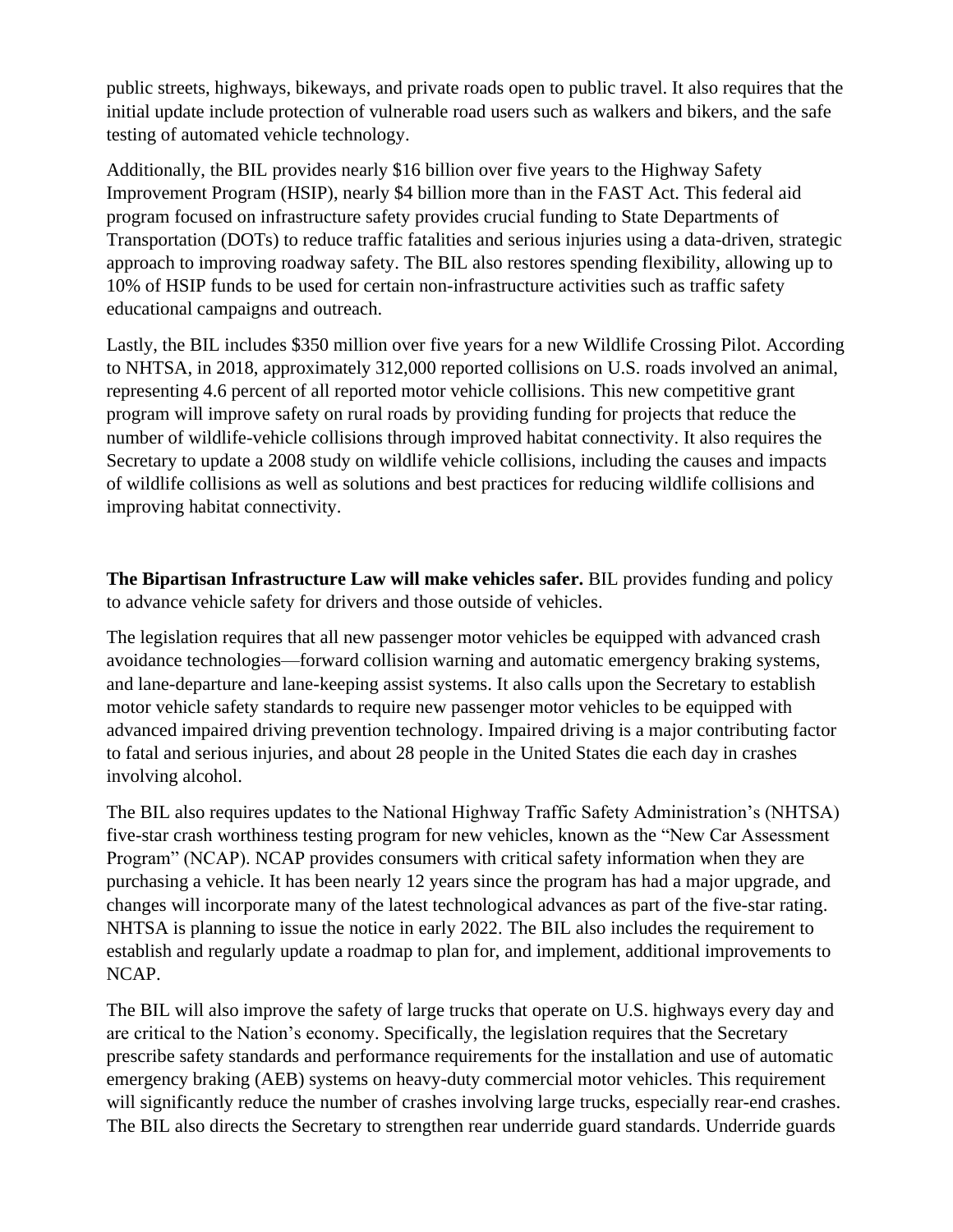are metal bars that hang from truck trailers to prevent vehicles from sliding underneath a trailer in a collision. The legislation also calls for the Department to conduct additional research on the design and development of both rear and side impact guards to inform future performance standards

Lastly, the BIL will remove dangerous commercial vehicles from the road through the new Immobilization Grant Program, which will provide discretionary grants to States to immobilize or impound motorcoaches and large passenger vans that are determined to be unsafe or fail inspection. The program will fund another way to get risky commercial drivers off the roads.

**The Bipartisan Infrastructure Law supports efforts to encourage safer behavior among those who drive on our roadways.** The legislation will help drivers make safer decisions on the roadway, thereby reducing crashes and fatalities. The BIL creates new highway safety program eligibilities to promote widespread and proper use of child restraints, improve vehicle recall awareness when a motor vehicle safety issue or defect is found, prevent child heatstroke fatalities, reduce collisions associated with stopped emergency response vehicles, and educate drivers to prevent misuse or misunderstanding of new vehicle technologies onboard their personal vehicle.

The legislation will also fund advertising campaigns to reduce the impaired operation of motor vehicles and promote the use of seatbelts such as the "Click-It or Ticket" media campaign. The BIL also provides almost \$1.9 billion for the NHTSA's Section 405 National Priority Safety Programs, which provide incentive grants to States focused on seat belt use, impaired and distracted driving, driver licensing laws, improved data collection and analysis, and bike and pedestrian safety.

The legislation also provides more than \$2 billion over five years to augment commercial motor vehicle (CMV) safety efforts to reduce CMV crashes through the Federal Motor Carrier Safety Administration's Motor Carrier Safety Assistance Program (MCSAP) formula grant. This investment will support efforts to improve the safe operation of motor carriers and passenger vehicle drivers operating around large trucks by funding high-visibility traffic enforcement efforts in high-crash corridors.

Additionally, this historic increase in commercial vehicle safety grant funding will support additional investigations of unsafe trucking companies to ensure that only safe, properly managed trucking companies are allowed to continue operating on U.S. highways. The BIL also includes \$25 million for a new competitive grant program for commercial motor vehicle training and support, which will provide funding to nonprofit organizations to develop training materials and to provide training to non-Federal employees for commercial motor vehicle safety enforcement, so that additional State and local law enforcement officers can be trained to stop and inspect large trucks.

**The Bipartisan Infrastructure Law invests in innovation, data, and research that will help inform future safety interventions, build on our understanding of safety issues, and improve existing safety activities.**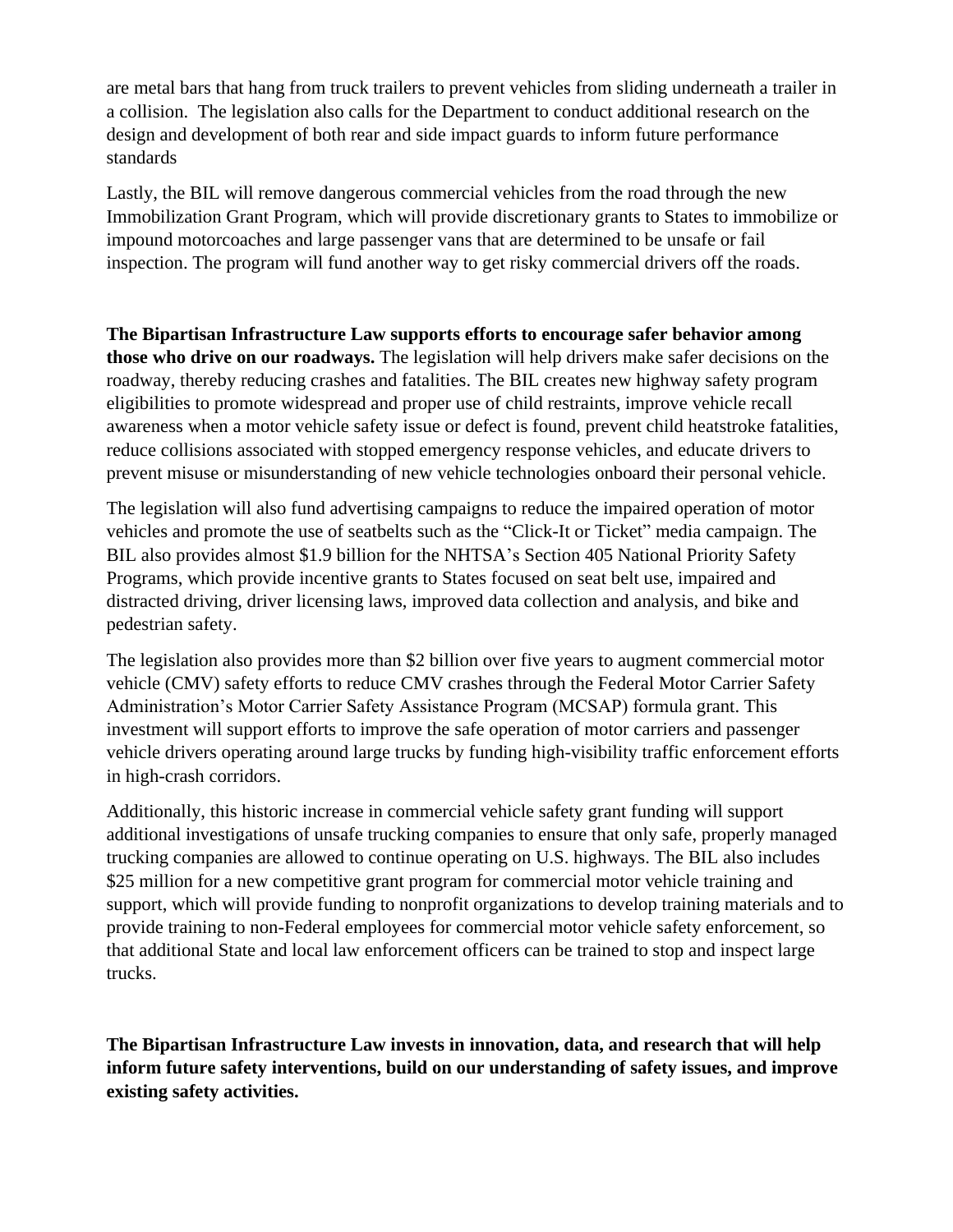The legislation also provides \$1.5 billion to modernize data collection systems and improve the quality and extent of data collected through investigations. These efforts will include revisions to collection systems focused on vulnerable road user data, updates to the common data field standard called the Model Minimum Uniform Crash Criteria (MMUCC), upgrading the Crash Investigation Sampling System (CISS) to collect information on factors involved in a given crash and to establish near real-time data feeds on all reported crashes by launching a State grant program and upgrading NHTSA's IT infrastructure to enhance safety and to allow the Department to understand and address trends as they are identified.

The BIL includes \$1.55 billion in total funding for NHTSA programs focused on highway safety research and development, vehicle safety and behavioral research, and the National Driver Register. The \$970 million for NHTSA's Highway Safety Research and Development Program includes a 40 percent increase in funding to improve highway safety through research on human behavior, developing technologies to detect drug-impaired drivers and in-vehicle technology to prevent alcohol-impaired driving, emergency medical services, and other highway safety issue areas.

The legislation also provides \$36 million to support the maintenance of the National Driver Register, which will assist States in addressing data completeness and timeliness challenges in order to identify dangerous drivers when they move across State lines.

The BIL provides \$1 billion over five years for the Strengthening Mobility and Revolutionizing Transportation (SMART) Grant Program, a new competitive grant program for city or community demonstration deployment projects that incorporate innovative transportation technologies or uses of data, including coordinated automation, connected vehicles, and intelligent sensor-based infrastructure.

The \$548.5 million for vehicle safety and behavioral safety research will support research on vehicle technologies such as Automated Driving Systems and Advanced Driver Assistance Systems, will support improvements to help owners of vehicles with safety recalls get them fixed, and may also be used for the National Driver Register. Under the BIL, the Secretary is required to report to Congress on the challenges that States face in sharing data on alcohol and drug toxicology results for NHTSA's national crash databases, and to provide steps to improve this data collection. This will provide a better understanding of the extent of impaired driving and its involvement in crashes. It also directs the Secretary to evaluate the effectiveness of innovative behavioral traffic safety countermeasures to inform guidance for State highway safety officials. Lastly, the legislation calls on the Department to conduct research to examine how connected vehicle systems can safely account for people walking, biking, and rolling.

**The Bipartisan Infrastructure Law also provides significant funds in rail, pipelines, and aviation to improve safety across the transportation system.** The BIL creates a \$5.5 billion Railroad Crossing Elimination grant program, which will award grants for projects that make improvements to highway and pathway rail crossings. Eligible project examples include eliminating highway-rail at-grade crossings that are frequently blocked by trains, adding gates or signals, relocating track, or installing a bridge. The program will improve both the safety of communities, and the mobility of people and goods.

The BIL also expands the Consolidated Rail Infrastructure and Safety Improvements (CRISI) grant program, providing \$5 billion over five years. CRISI funds will support projects that